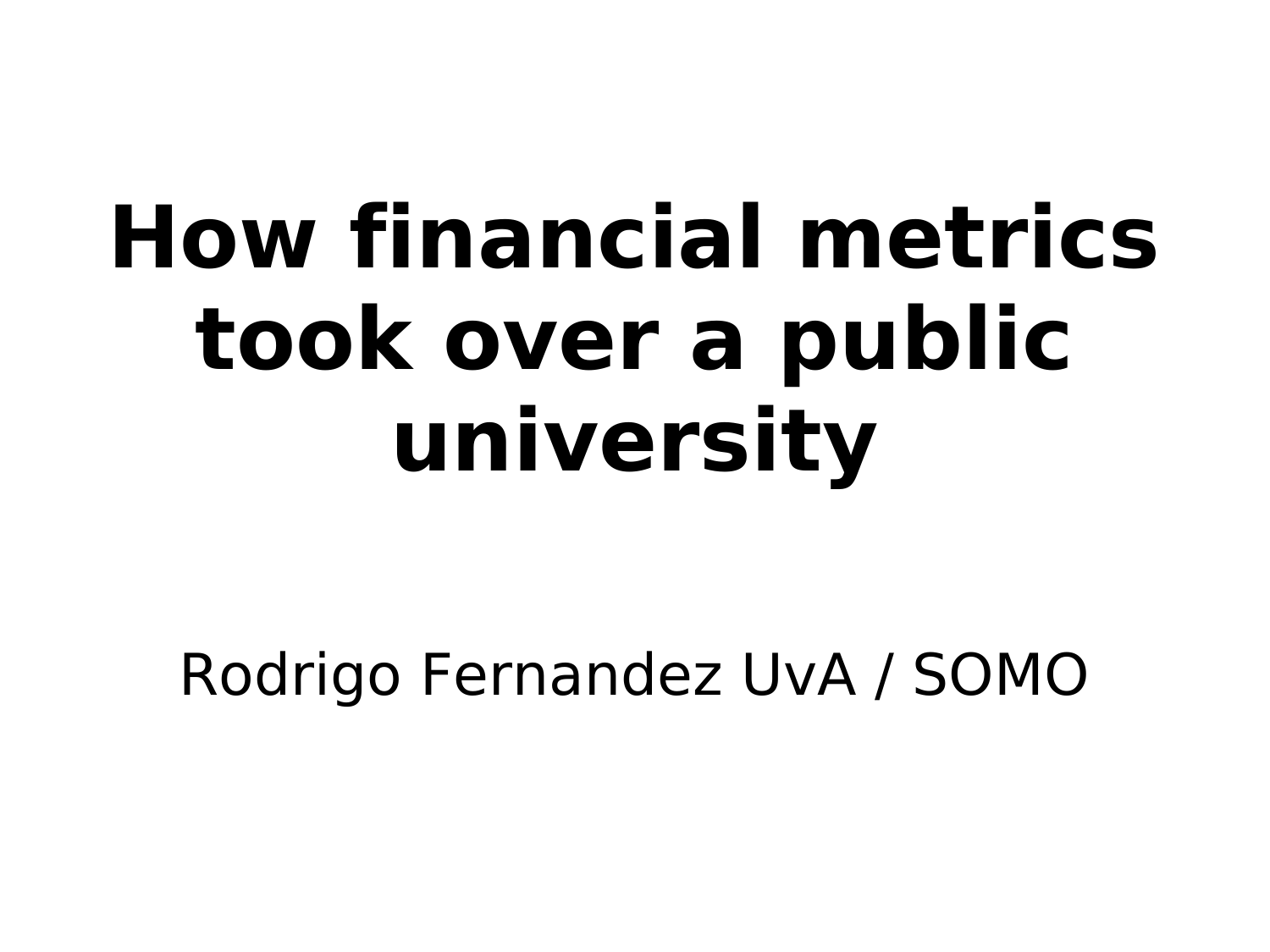### What are the main drivers of the process?

- Transfer of real estate devolution of risk
- Change in governance structure
- New Public Management
- Retreat of the state
- Rising student numbers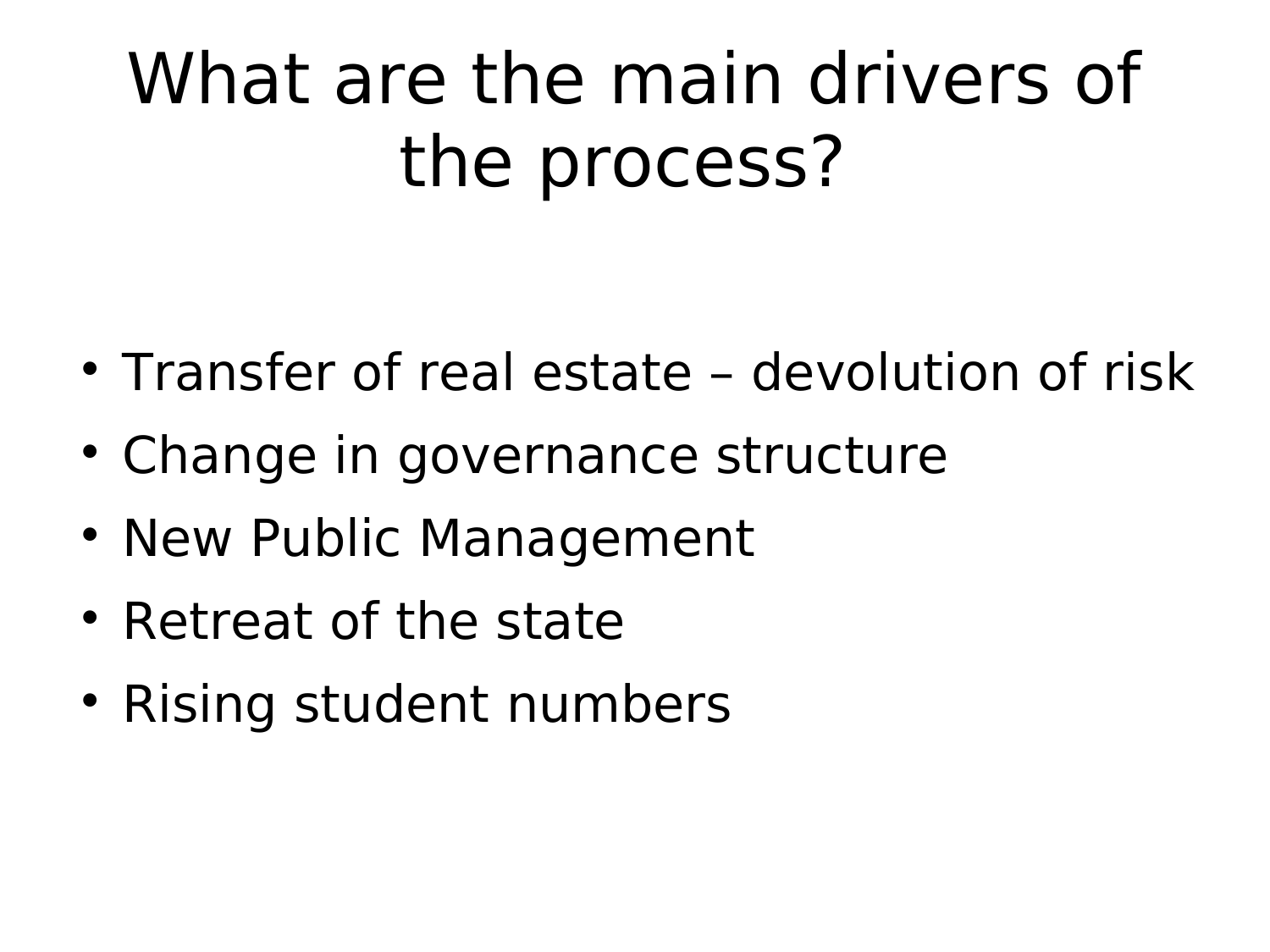#### Figure 3.1 Number of students enrolled in Dutch universities 1901-2009

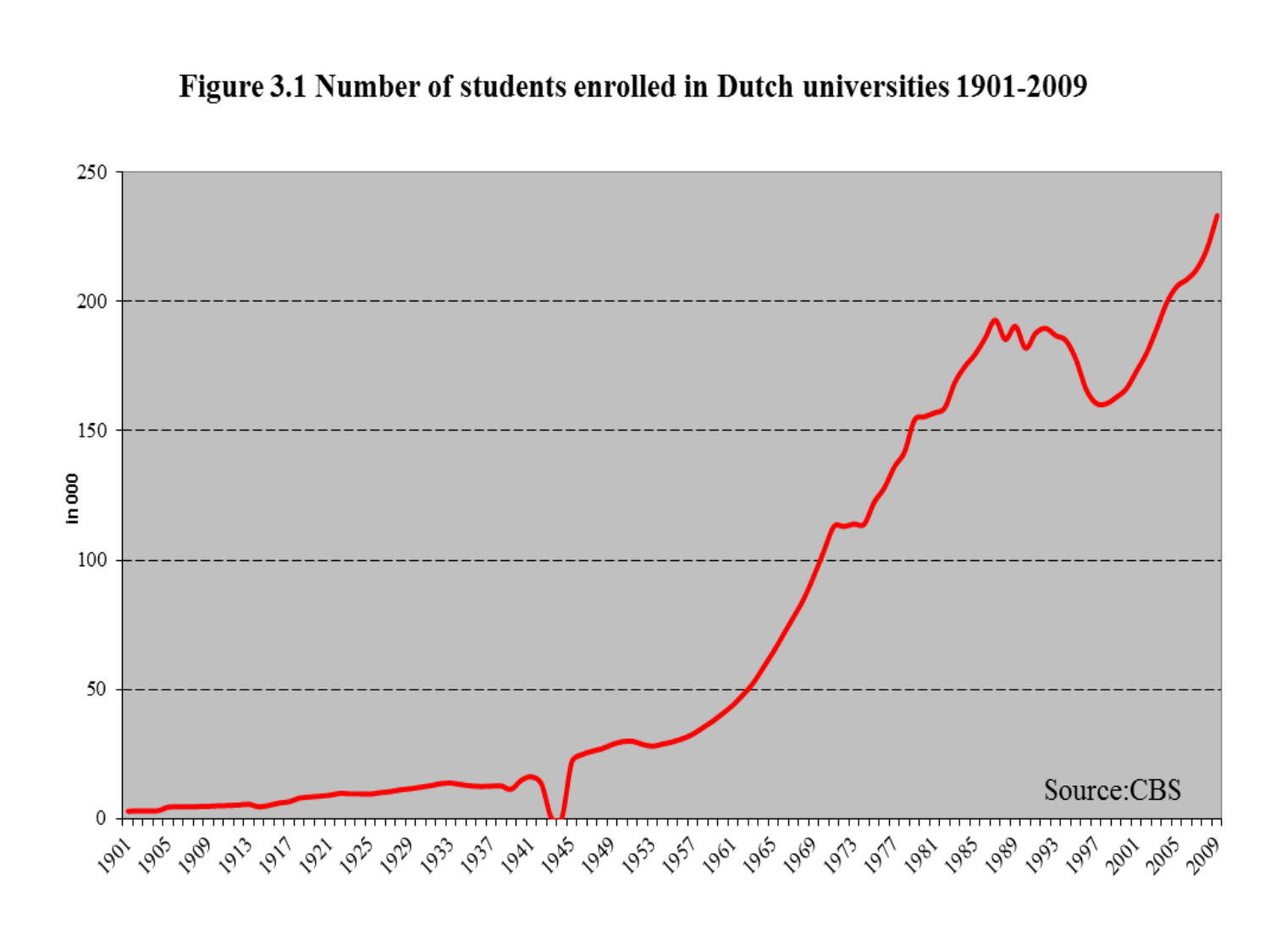#### Figure 3.2 Selected fin an cial indicators for universities in the Netherlands

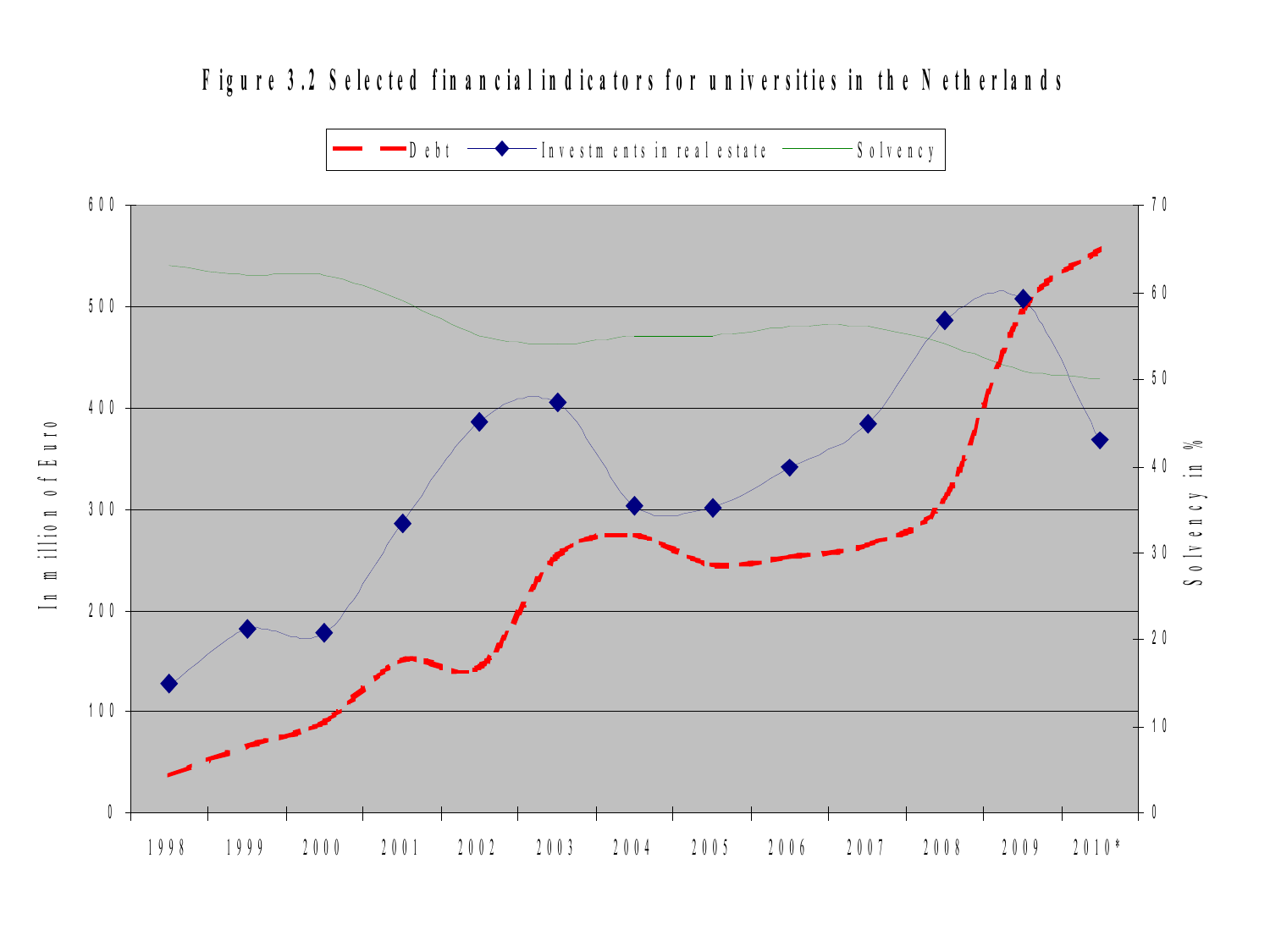#### Figure 3.4. Indexed fulltime jobs and students at the UvA (1994=100)

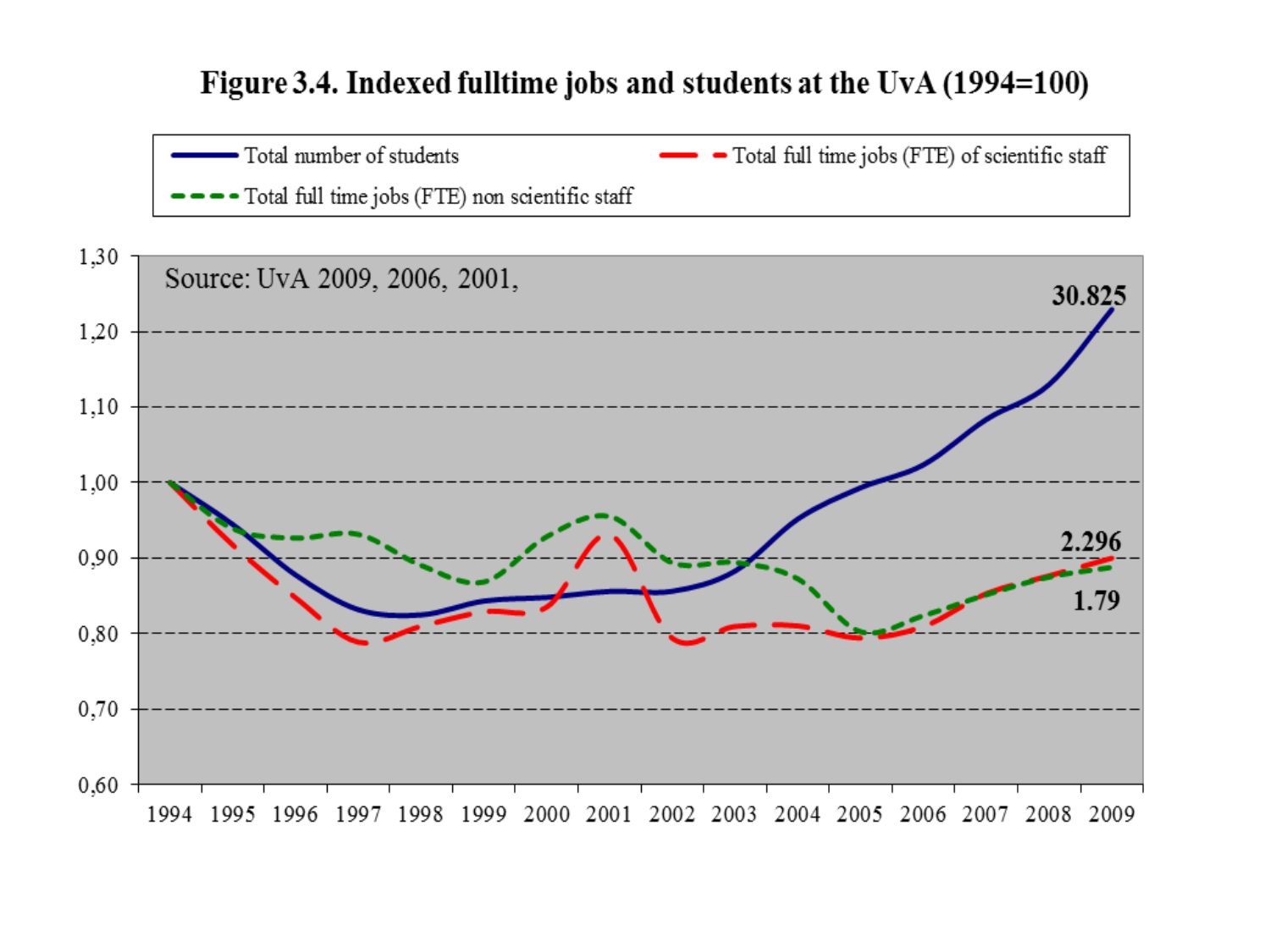### Financialization

- Initial plans
- Creating inner market
- Loans
- Derivatives
- Real estate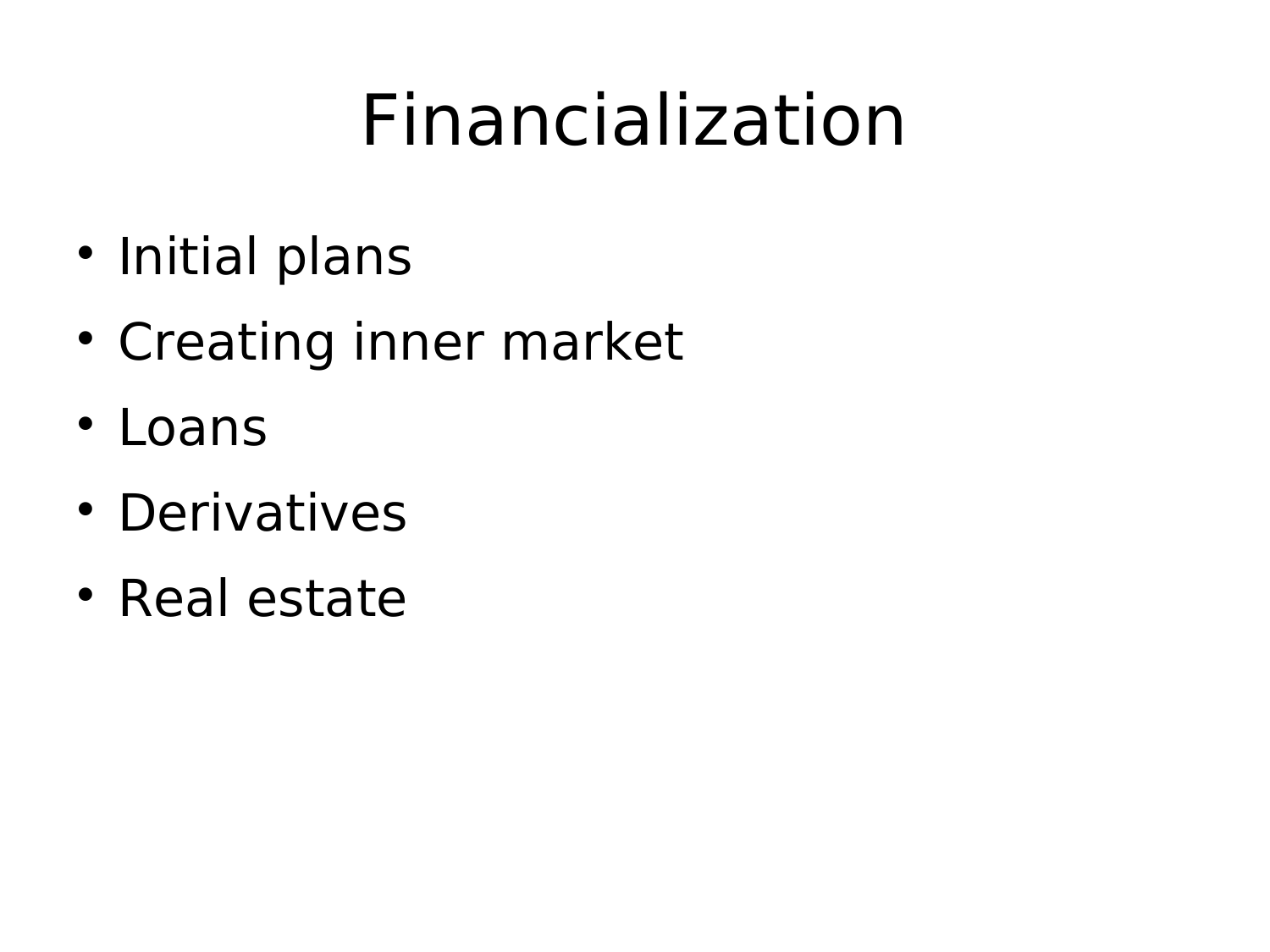### Figure 3.5: Notional and market values U v A derivatives

Underlying value swaps Infair value swaps